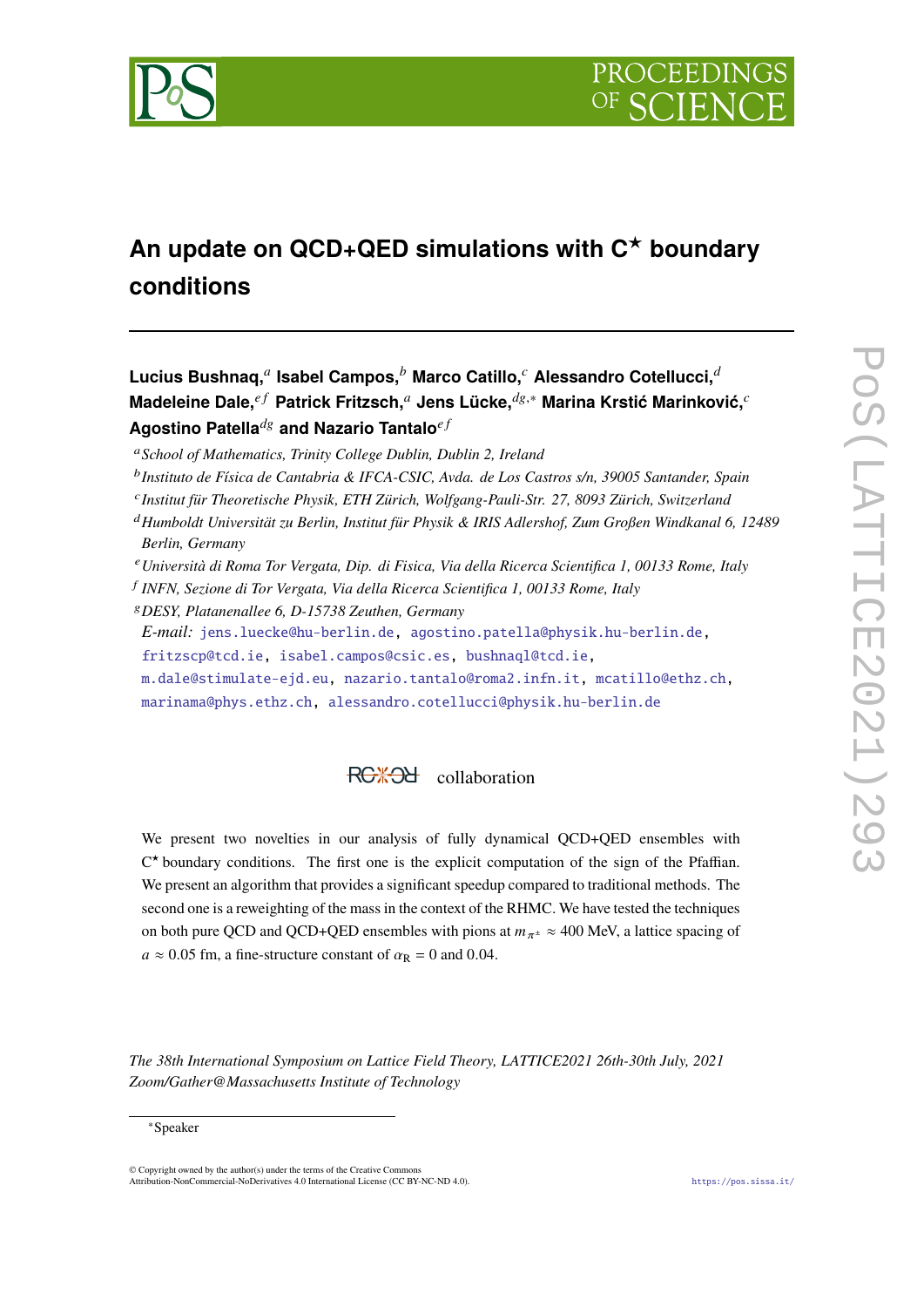### **1. Introduction**

We present an update on a long-term research program aiming at calculating isospin-breaking and QED radiative corrections in hadronic quantities, with  $C^*$  boundary conditions [\[1](#page-8-0)[–4\]](#page-8-1) and fullydynamical QCD+QED simulations. C★ boundary conditions allow for a local and gauge-invariant formulation of QED in finite volume and in the charged sector of the theory [\[5](#page-8-2)[–7\]](#page-8-3). In particular, two ensembles were generated at the values of the fine-structure constant  $\alpha_R = 0.04$  and  $\alpha_R = 0$ . A value of  $\alpha_R$  larger than the physical one has been chosen to amplify QED corrections.

The open-source  $openQ^*D-1.1$  code [\[8,](#page-8-4) [9\]](#page-8-5) was used to generate all gauge configurations presented in this work. This code has been developed by the  $RC^{\star}$  collaboration. It is an extension of the openQCD-1.6 code [\[10\]](#page-8-6) for QCD.

In this proceedings we will focus on two novelties in our analysis: the calculation of the sign of the Pfaffian of the Dirac operator (section [3\)](#page-3-0), and a particular implementation of the mass reweighting in the context of the RHMC (section [4\)](#page-6-0).

#### **2. Simulation setup**

So far we have generated two  $N_f = 3 + 1$  QCD ensembles and two  $N_f = 1 + 2 + 1$  QCD+QED ensembles. We used the Lüscher-Weisz action for the SU(3) field with  $\beta = 3.24$ , the Wilson action for the U(1) field with  $\alpha_0 = 0.05$  (for the QCD+QED ensembles), and  $O(a)$ -improved Wilson fermions. For the QCD ensembles, we used the value of  $c_{sw}$  determined non-perturbatively in [\[11\]](#page-8-7). For the QCD+QED ensembles, in lack for a better option, we used the same value of  $c_{sw}$  for the SU(3) SW term, and  $c_{sw} = 1$  for the U([1\)](#page-3-1) SW term (see table 1). We employ C<sup>\*</sup> boundary conditions in space and periodic boundary conditions in time for all our ensembles. We have verified that we are free from the problem of topological freezing in all our ensembles, which justifies the use of periodic boundary conditions in time.

Following [\[12\]](#page-8-8), we determine the lattice spacing from the auxiliary observable  $t_0$ , by using the central value of the CLS determination  $(8t_0)^{1/2} = 0.415$  fm [\[13\]](#page-8-9). This has been taken only as an indicative value, keeping in mind that it contains an  $O(\alpha_0)$  ambiguity which can be resolved only when the scale is set with a physical observable, e.g. the mass of the  $\Omega$  baryon. We obtain  $a \approx 0.054$  fm for the QCD ensembles, and a marginally lower value for the QCD+QED ensembles (see table [2\)](#page-3-2).

We define the renormalized fine-structure constant  $\alpha_R$  as

$$
\alpha_{\mathbf{R}} = \mathcal{N}^{-1} t_0^2 \left\langle E_{\mathbf{U}(1)}(t_0) \right\rangle \tag{1}
$$

where  $E_{U(1)}(t)$  is the clover discretization of the U(1) action density calculated in terms of the gauge field at positive flow time t. The normalization N is chosen such that  $\alpha_R = \alpha_0 + O(\alpha_0^2)$ . Our choice  $\alpha_0 = 0.05$  for the QCD+QED ensembles, corresponds to an unphysically large value  $\alpha_{\rm R} \simeq 0.04 \simeq 5.5 \alpha_{\rm p}^{\rm phys}$ phys<br>R

In the QCD case, we have simulated the SU(3) symmetric point, i.e.  $m_u = m_d = m_s \simeq$  $(m_u + m_d + m_s)^{\text{phys}}$ /3. In the QCD+QED case, we have chosen to work at the U-symmetric point, i.e.  $m_d = m_s$ , and we have chosen  $m_u$  in such a way that the strong isospin-breaking effects are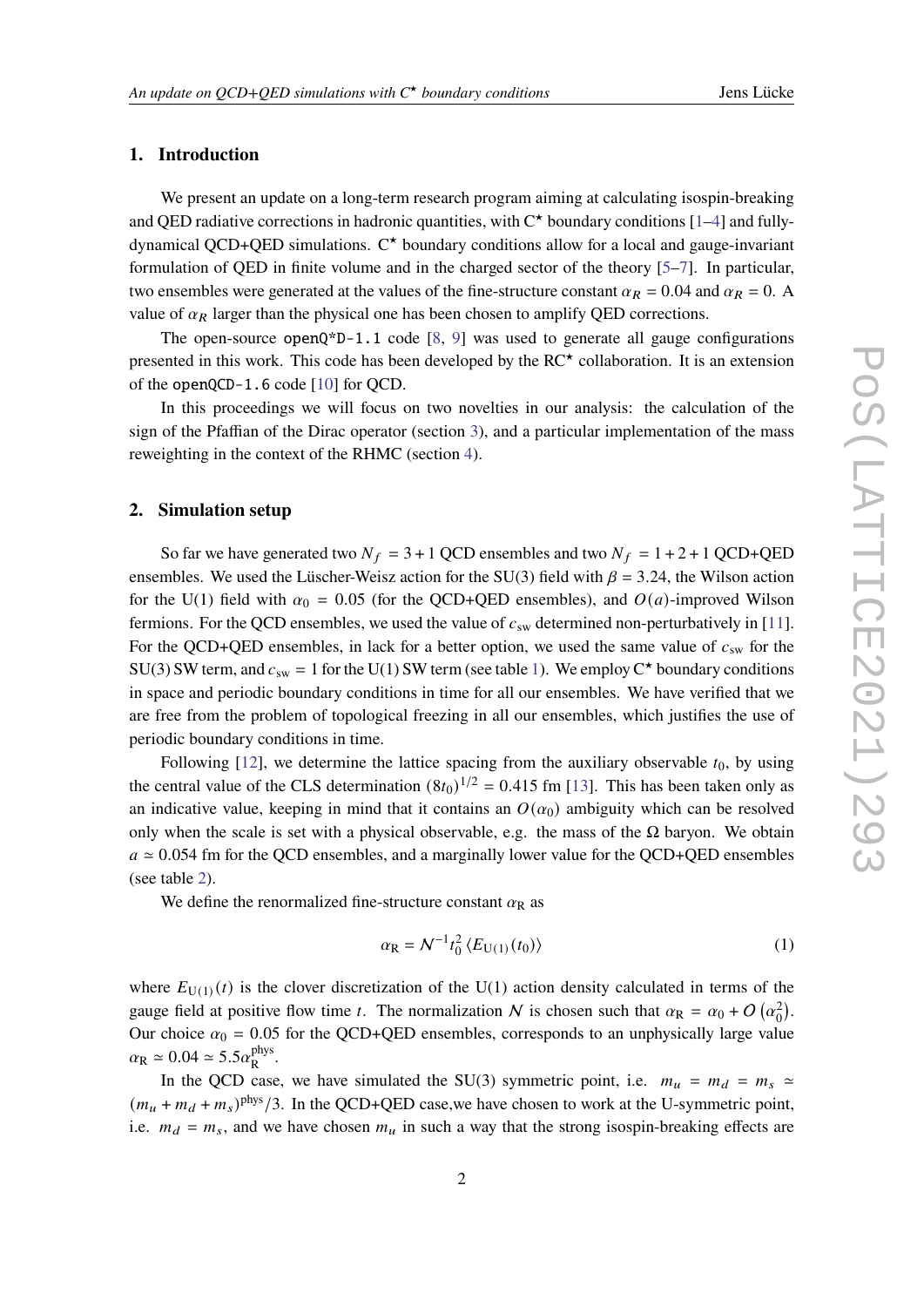<span id="page-2-0"></span>

**Figure 1:** Lines of constant physics. The black points on the left correspond to the ensemble QCD-32-1. The  $\pi$  and the K mass that we measured served as starting points to set our lines of constant physics. Following the lines on the right one can see the masses measured on the Q\*D-32-2-RW ensemble. While the average of the D-mesons is perfectly on the line of constant physics, the kaons are slightly too heavy. The plot on the right visualizes the shift that we managed to achieve with the reweighting.

rescaled with the same factor as the QED isospin-breaking effects. The *lines of constant physics* are determined by keeping the following quantities

$$
\phi_0 = 8t_0(m_{K^{\pm}}^2 - m_{\pi^{\pm}}^2), \qquad \phi_1 = 8t_0(m_{\pi^{\pm}}^2 + m_{K^{\pm}}^2 + m_{K^0}^2), \n\phi_2 = 8t_0(m_{K^0}^2 - m_{K^{\pm}}^2)\alpha_R^{-1}, \qquad \phi_3 = \sqrt{8t_0}(m_{D_s} + m_{D^0} + m_{D^{\pm}}),
$$
\n(2)

constant as  $\alpha$  is varied. While these quantities can be determined quite accurately from lattice simulations, their real-world value is unknown, since  $t_0$  cannot be measured experimentally. In practice one needs to simulate different lines of constant physics, and then interpolate/extrapolate to the real-world one by setting the scale with a physical observable. The aim of this project is to simulate on the U-symmetric line of constant physics defined by

$$
\phi_0 = 0
$$
,  $\phi_1 = 2.13 \approx \phi_1^{\text{phys}}$ ,  $\phi_2 = 2.37 \approx \phi_2^{\text{phys}}$ ,  $\phi_3 = 12.1 \approx \phi_3^{\text{phys}}$ , (3)

which, for  $\alpha = 0$ , corresponds to the QCD SU(3)-symmetric point. In this setup the  $\pi^{\pm}$  is heavier than the real-world one, making simulations easier. In the context of QCD+QED, a similar strategy has been used e.g. in [\[14\]](#page-8-10). As routinely done in QCD (and more so in the past), one wants to start from heavier pions and then to approach the physical pion mass in steps.

The most important parameters and observables for our ensembles have been summarized in tables [2,](#page-3-2) [3,](#page-3-3) [4.](#page-3-4) In these tables we include also the run  $Q^*D-32-2+RW$  which is obtained by reweighting the Q\*D-32-2 ensemble in the bare quark masses (chosen in such a way to hit the target tuning point). The values of the  $\phi_i$  that we measured can be seen in table [4.](#page-3-4) The resulting lines of constant physics can be seen in figure [1.](#page-2-0)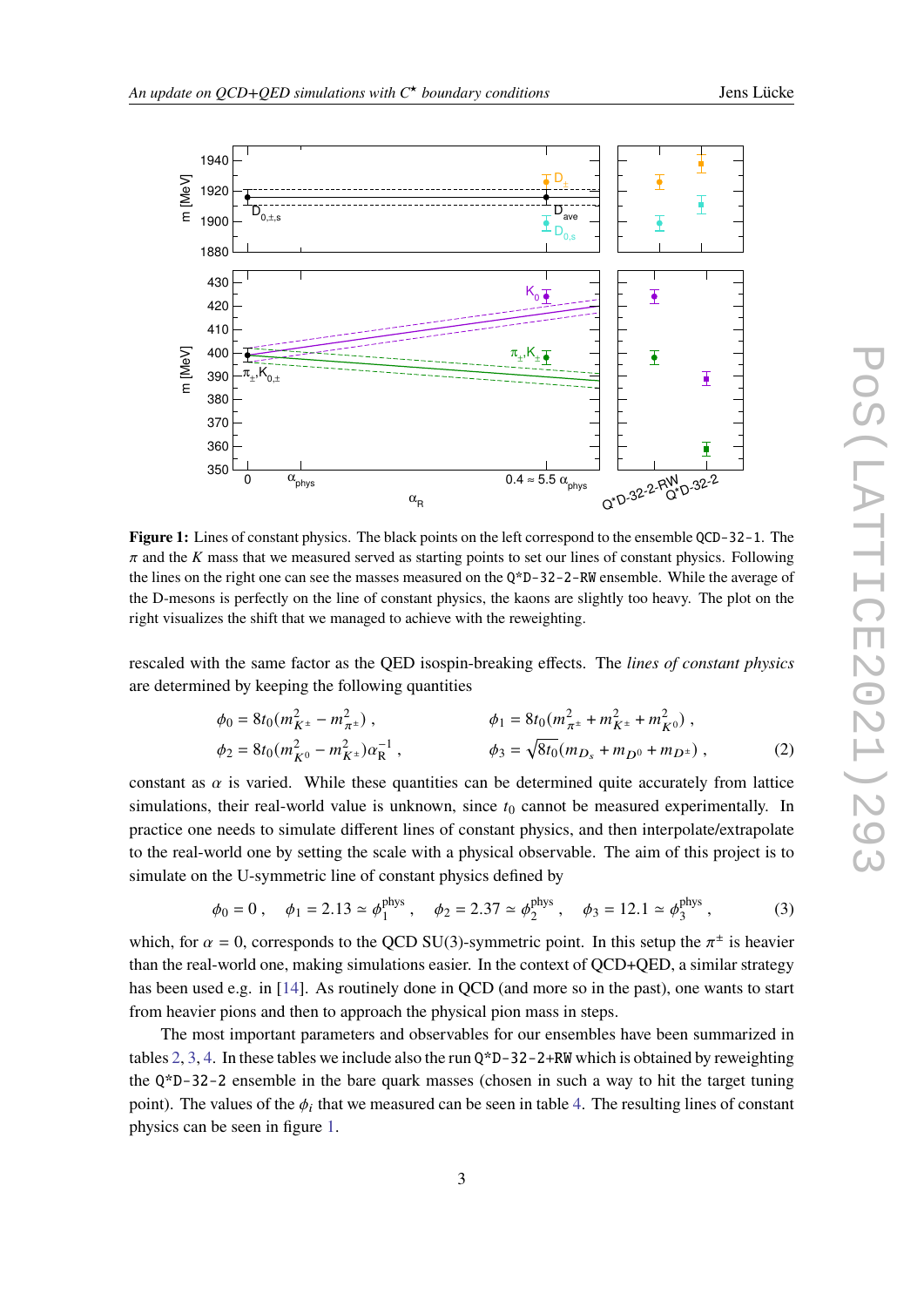<span id="page-3-1"></span>

| ensemble            | $\alpha$ | $K_{11}$   | $K_d = K_s$ | $K_C$      | $C_{\rm SW,SU(3)}$ | $c_{\text{sw,U(1)}}$ |
|---------------------|----------|------------|-------------|------------|--------------------|----------------------|
| $OCD-32-1$          | $\Omega$ | 0.13440733 | 0.13440733  | 0.12784    | 2.18859            |                      |
| $0 * D - 32 - 1$    | 0.05     | 0.135479   | 0.134524    | 0.12965    | 2.18859            |                      |
| $0 * D - 32 - 2$    | 0.05     | 0.135560   | 0.134617    | 0.129583   | 2.18859            |                      |
| $0^*D-32-2+RW$ 0.05 |          | 0.1355368  | 0.134596    | 0.12959326 | 2.18859            |                      |

**Table 1:** Simulation parameters. For the first three ensembles, the hopping parameters  $\kappa_{u,d,s,c}$  are the ones actually used to generate the configurations. For  $Q^*D-32-2+RW$ , the values of  $\kappa_{u,d,s,c}$  are the ones used in the reweighting procedure.

<span id="page-3-2"></span>

| ensemble                                                                            | volume cnfgs | a                                                                 | $\alpha_{\rm R}$ |                        | $m_{\pi^{\pm}}L$ |
|-------------------------------------------------------------------------------------|--------------|-------------------------------------------------------------------|------------------|------------------------|------------------|
| $OCD - 32 - 1$                                                                      |              | $64 \times 32^3$ 2000 0.0539(3) fm                                | $\overline{0}$   | $1.73(1)$ fm $3.49(3)$ |                  |
| $Q*D-32-1$                                                                          |              | $64 \times 32^3$ 1993 0.0526(2) fm 0.04077(6) 1.682(5) fm 4.18(2) |                  |                        |                  |
| $0 * D - 32 - 2$                                                                    |              | $64 \times 32^3$ 2001 0.0505(3) fm 0.04063(6) 1.62(1) fm 2.90(3)  |                  |                        |                  |
| $Q^*D-32-2+RW$ 64 × 32 <sup>3</sup> 2001 0.0510(2) fm 0.0407(1) 1.631(6) fm 3.24(3) |              |                                                                   |                  |                        |                  |

**Table 2:** *cnfg* stands for the number of thermalized configurations for the first three ensembles, or number of **rable 2.** *Chys* stands for the number of thermanzed comigurations for the first time ensembles, or number of reweighted configurations for Q\*D-32-2+RW. The lattice spacing *a* is calculated by assuming  $\sqrt{8t_0} = 0.415$ with no error.  $L$  is the linear size of the spatial box. The results are preliminary.

<span id="page-3-3"></span>

| ensemble              | $m_{\pi^{\pm}} = m_{K^{\pm}}$ | $m_{K^0} - m_{K^{\pm}}$ | $m_{D^0} = m_{D_s}$ | $m_{D^{\pm}} - m_{D^{0}}$ | $\pi\sqrt{3}L^{-1}$ |
|-----------------------|-------------------------------|-------------------------|---------------------|---------------------------|---------------------|
| $QCD-32-1$            | 399(3) MeV                    | 0 MeV                   | $1916(5)$ MeV       | 0 MeV                     |                     |
| $0 * D - 32 - 1$      | 495(3) MeV                    | $23.3(5)$ MeV           | $1871(6)$ MeV       | $32(1)$ MeV               | $639(2)$ MeV        |
| $0 * D - 32 - 2$      | $359(3)$ MeV                  | $30(1)$ MeV             | $1911(6)$ MeV       | $26(2)$ MeV               | $664(4)$ MeV        |
| $0 * D - 32 - 2 + RW$ | 398(3) MeV                    | $26(1)$ MeV             | 1899(5) MeV         | $27(2)$ MeV               | 658(3) MeV          |

<span id="page-3-4"></span>**Table 3:** Summary of masses. The masses for charged hadrons have been corrected for the universal  $O(\alpha_R)$ finite-volume corrections. The quantity  $\pi \sqrt{3}L^{-1}$  is the smallest energy of a free photon in the considered finite box with  $C^*$  boundary conditions in all directions. The results are preliminary.

| 12.09(3) |
|----------|
| 11.93(4) |
| 12.16(5) |
| 12.09(3) |
|          |

<span id="page-3-0"></span>**Table 4:** Summary of tuning observables. All ensembles are at the U-symmetric point, i.e.  $m_d = m_s$  or  $\phi_0 = 0$ . The  $\phi_{0,1,2,3}$  are described in the main text. Our main goal was to tune the QCD+QED parameters in such a way that  $\phi_{1,3}$  are equal to the QCD runs, while  $\phi_2 = \phi_2^{\text{phys}}$  $_2^{\text{phys}} \approx 2.37$ . The results are preliminary.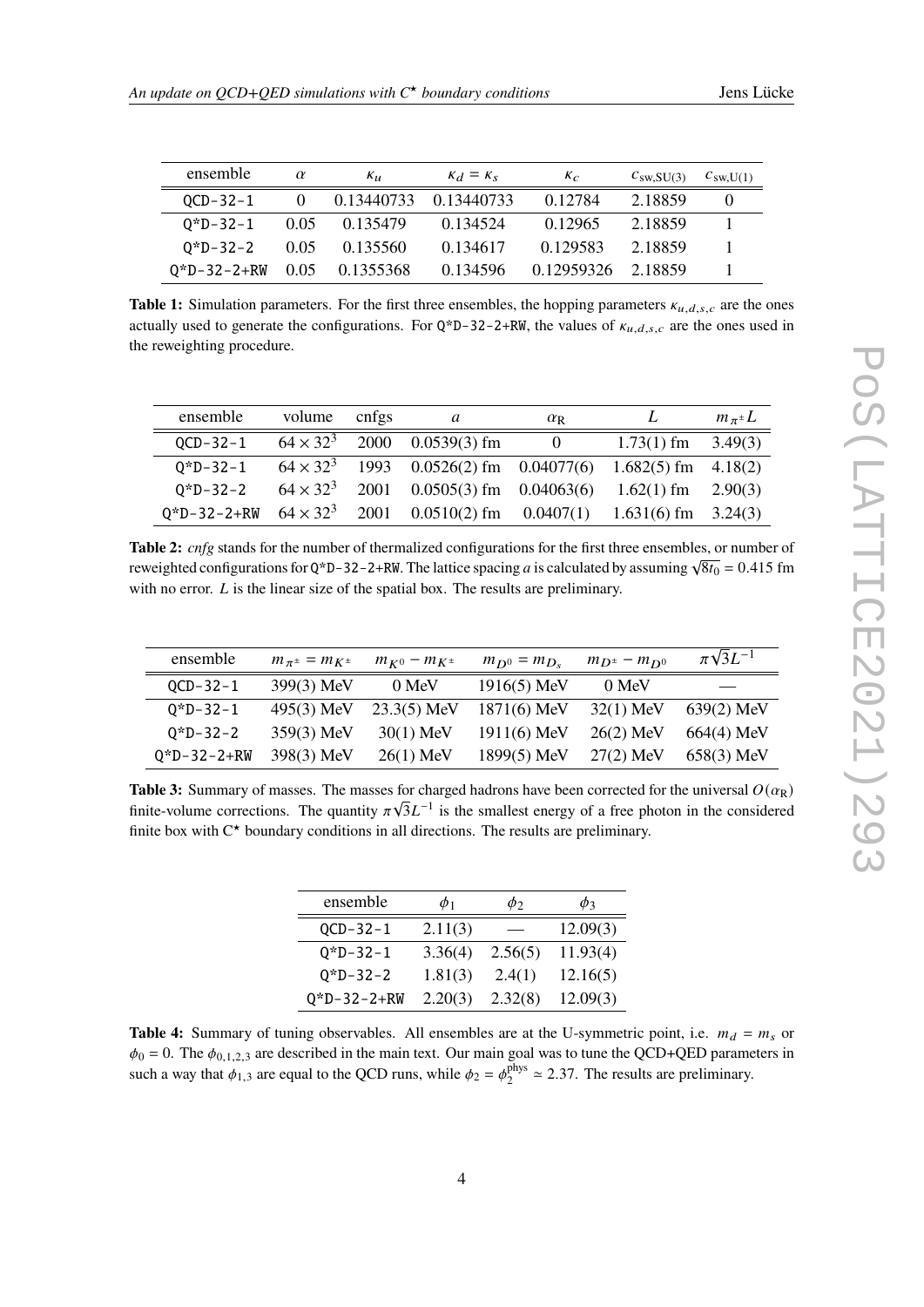#### **3. Sign of the Pfaffian**

Given a quark field  $\psi$ , we introduce the corresponding antiquark field  $\psi^C = C^{-1} \bar{\psi}^T$ , where the charge-conjugation matrix C can be chosen to be  $i\gamma_0\gamma_2$  in the chiral basis. C<sup>\*</sup> boundary conditions for the fermion fields can be written as

$$
\begin{pmatrix} \psi(x+L\hat{k}) \\ \psi^C(x+L\hat{k}) \end{pmatrix} = \begin{pmatrix} \psi^C(x) \\ \psi(x) \end{pmatrix} \equiv T \begin{pmatrix} \psi(x) \\ \psi^C(x) \end{pmatrix} . \tag{4}
$$

With  $C^*$  boundary conditions the Dirac operator D acts on the quark-antiquark doublet in a nondiagonal way, and it is therefore a  $24V \times 24V$  matrix. The integration of a quark field in the path integral yields the Pfaffian pf  $[CTD]$  in place of the standard fermionic determinant. We rewrite the Pfaffian as

$$
\text{pf}\left[CTD\right] = W_{\text{sgn}}\left|\text{pf}\left[CTD\right]\right| = W_{\text{sgn}}\left|\text{det}[D]\right|^{1/2},\tag{5}
$$

where we have used the algebraic relation pf  $[M]^2 = det[M]$  for a general antisymmetric matrix M. In practice we treat the sign  $W_{sgn}$  of the Pfaffian as a reweighing factor. In previous work we have left this out because close to the continuum one expects  $W_{sgn} \simeq 1$ .

In order to calculate its sign, it is convenient to relate the Pfaffian to the spectrum of the hermitian Dirac operator  $Q = \gamma_5 D$ . We first observe that the spectrum of Q is doubly degenerate: if v is an eigenvector of Q, then one easily checks that  $CT\gamma_5 v^*$  is also an eigenvector of Q with same eigenvalue, and the two eigenvectors are orthogonal. Let  $\lambda_{n=1,\dots,12V} \in \mathbb{R}$  be the list of eigenvalues of  $Q$ , each of them appearing a number of times equal to half their degeneracy. Then one proves that

$$
\text{pf}\left[CTD\right]^2 = \det\left[D\right] = \det\left[Q\right] = \prod_{n=1}^{12V} \lambda_n^2, \qquad \text{pf}\left[CTD\right] = \prod_{n=1}^{12V} \lambda_n \,. \tag{6}
$$

While the first relation is trivial, the second relation follows from the fact that both sides of the equation are analytic functions of the bare mass  $m_0$ , and they diverge to + $\infty$  in the  $m_0 \to +\infty$  limit. It follows that the Pfaffian is positive (resp. negative) if the number of negative eigenvalues  $\lambda_n$  is even (resp. odd). In practice we calculate the sign by following the eigenvalue flow as a function of  $m_0$ . At very large mass, Q is approximately equal to  $m_0 \gamma_5$  and the number of negative eigenvalues is even. As  $m_0$  is decreased towards its target value, the Pfaffian flips sign every time an eigenvalue of O crosses zero. In practice, we follow the flow in the opposite direction, increasing  $m_0$  until a crossing becomes unlikely.

Our method is based on two steps: (A) a first fast algorithm identifies a small subset of configurations for which a potential crossing may occur, (B) on these configurations we apply the methods described in  $[15, 16]$  $[15, 16]$  $[15, 16]$  to determine whether a crossing actually occurs.<sup>[1](#page-4-0)</sup> We describe here only the step A, which is the truly novel ingredient in our calculation.

Let  $\bar{\lambda}$  be the smallest eigenvalue of the operator  $|O|$ , i.e.

$$
\bar{\lambda} = \min_{n} |\lambda_n| \tag{7}
$$

<span id="page-4-0"></span><sup>&</sup>lt;sup>1</sup>An alternative method has been proposed in [\[17\]](#page-8-13).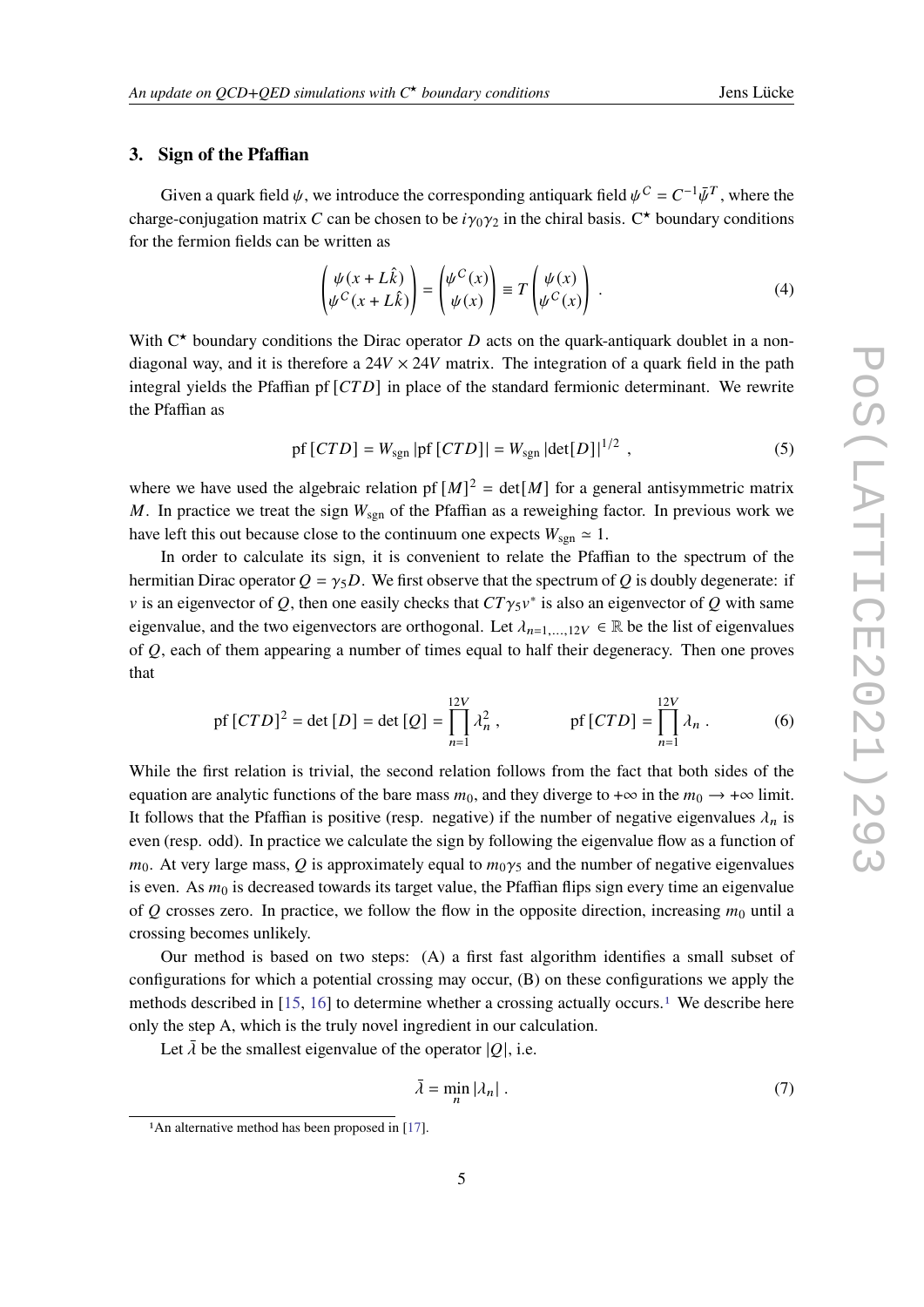<span id="page-5-1"></span>

**Figure 2:** Smallest eigenvalue of  $|Q|$  as a function of the valence mass  $m_0$  (red points), calculated on a representative configuration (QCD-32-1 ensemble). Using the bound on the derivative [\(8\)](#page-5-0), one proves that no eigenvalue of  $|Q|$  can flow in the grey areas. In particular, no eigenvalue crosses zero in the explored range of masses. One can see that we are able to flow the eigenvalue across two orders of magnitude in only six steps. As evident from the plot an even more efficient version of the algorithm would skip every other step. The inset is a zoom-in of the yellow area.

Since  $Q'(m_0) = \gamma_5$ , using the Feynman-Hellmann theorem one proves that the derivative of *every* eigenvalue of  $Q(m_0)$  satisfies the hard bound

<span id="page-5-0"></span>
$$
|\lambda'_{n}(m_{0})| = |(\psi_{n}, Q'(m_{0})\psi_{n})| = |(\psi_{n}, \gamma_{5}\psi_{n})| \le 1.
$$
 (8)

It easily follows that, if  $\bar{\lambda}(m_0) > 0$ , then no eigenvalue of  $Q(\tilde{m}_0)$  crosses zero for  $m_0 - \bar{\lambda}(m_0)$  <  $\tilde{m}_0 < m_0 + \bar{\lambda}(m_0)$ . This observation allows to design the following algorithm, to be run on each configuration:

- 1. Set  $m_0^{(0)} = m_0$  and  $n = 0$ .
- 2. Calculate  $\bar{\lambda}^{(n)} = \bar{\lambda}(m_0^{(n)})$ .
- 3. If  $n \geq 1$  and  $\overline{\lambda}^{(n)} < \overline{\lambda}^{(n-1)}$  then stop the algorithm and apply step B.
- 4. If  $m_0^{(n)} > m_0^{\text{max}}$  then stop the algorithm and set  $W_{\text{sgn}} = 1$ .
- 5. Define  $m_0^{(n+1)} = m_0^{(n)} + c\overline{\lambda}^{(n)}$  and repeat from point 2 with  $n \leftarrow n + 1$ .

The number  $c$  could be 2 if we were able to calculate the eigenvalue with infinite precision, but it is chosen to be slightly smaller than 2 for safety. The scan in mass terminates either when the eigenvalue decreases or when the arbitrarily chosen maximal mass  $m_0^{\text{max}}$  is reached. In most configurations the eigenvalue does not decrease, which implies that the increment in  $m_0$  increases at every iteration. In a few iterations, one can easily cover a couple of orders of magnitude in the eigenvalue  $\bar{\lambda}$ , as illustrated in figure [2.](#page-5-1) We stress that in this step we do not need to track eigenvectors, but only the smallest eigenvalue of  $|O|$ , which can be efficiently and reliably calculated by applying the power method plus Chebyshev's acceleration to the operator  $O^{-2}$ .

None of the generated ensembles showed a negative sign after the Markov chain thermalized. During thermalization however, some gauge field configurations were present with a negative Pfaffian. One such example from a QCD+QED ensemble can be seen in figure [3.](#page-6-1)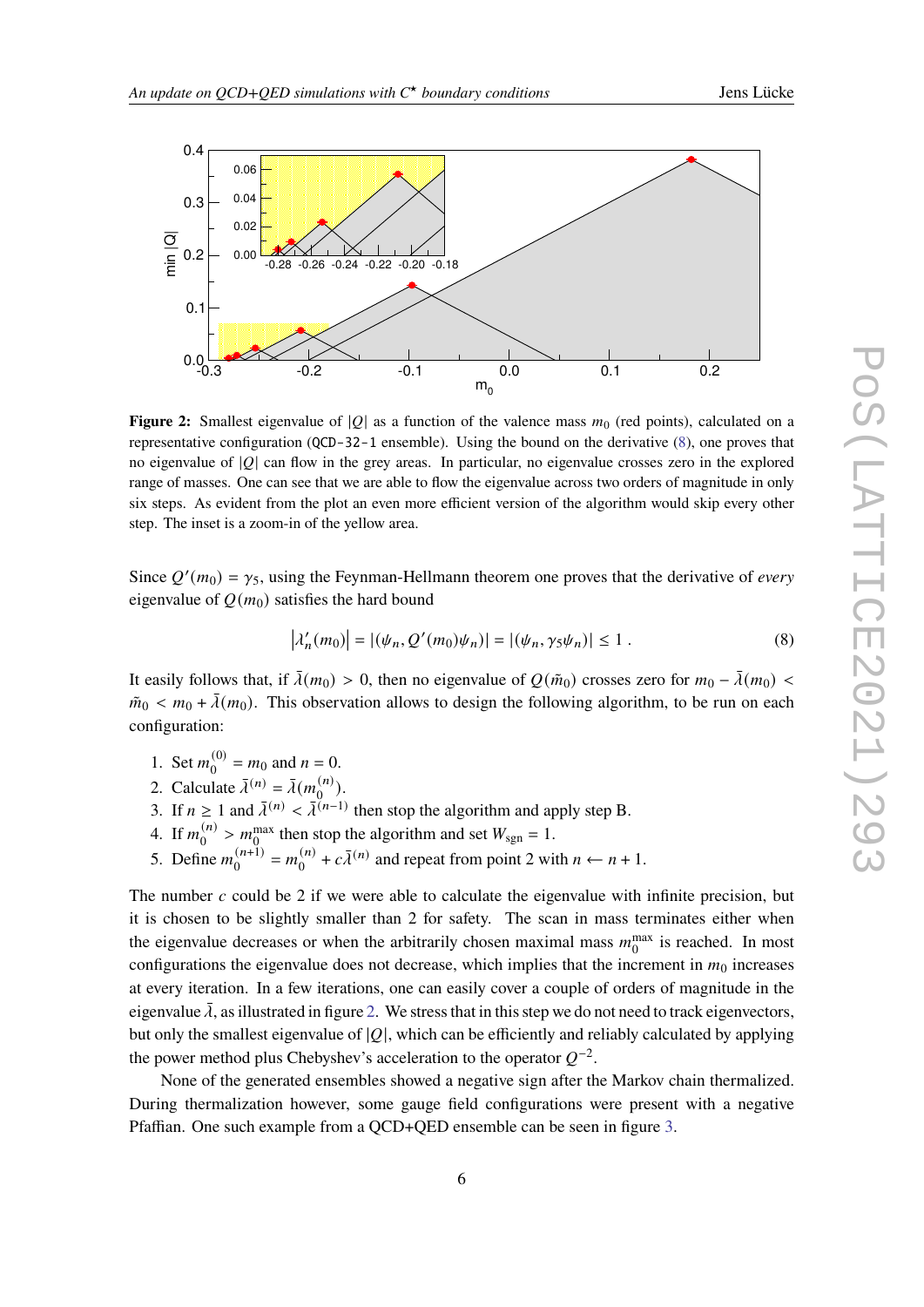<span id="page-6-1"></span>

**Figure 3:** Mass flow for the up quark. We see that for larger bare masses  $m_0$  the gap of the Dirac operator  $O$  increases. However between the first and the second measurement the red eigenvalue flows across zero and induces a sign flip of the Pfaffian. This sign was observed on a configuration before the Markov chain thermalized. Hence in the final analysis it did not enter. The inset is a zoom-in of the yellow area.

#### <span id="page-6-0"></span>**4. Reweighting of the mass**

In figure [1](#page-2-0) one can see that, for the Q\*D-32-2 ensemble, both kaons are roughly 40 MeV too light and the average of the D-mesons is around 10 MeV too heavy. To correct these mistunings we use a reweighting in the mass [\[18\]](#page-8-14).<sup>[2](#page-6-2)</sup> We represent the absolute value of the fermionic Pfaffian as in

$$
|\text{pf}[CTD_m]| = |\text{det}[D_m]|^{1/2} = \frac{|\text{det}[D_m^{\text{oo}}]|^{1/2}}{\text{det}[\hat{Q}_m^2]^{-1/4}} \to \frac{|\text{det}[D_m^{\text{oo}}]|^{1/2}}{\text{det}[R(\hat{Q}_m^2)]}. \tag{9}
$$

Here  $\hat{Q}_m$  is defined as  $\gamma_5 \hat{D}_m$  where  $\hat{D}_m$  is the even-odd preconditioned Dirac operator, while  $D_m^{\infty}$ is the Dirac operator restricted to and projected onto the odd sites. The operator  $(Q_m^2)^{-1/4}$  is replaced by a rational approximation  $R(\hat{Q}_m^2)$ , whose inverse determinant is stochastically estimated by introducing pseudofermion fields in a standard fashion (for more details see [\[9\]](#page-8-5)). We choose a rational approximation  $R$  of order  $(n, n)$  of the form

$$
R\left(\hat{Q}_m^2\right) = A \prod_{i=1}^n \frac{\hat{Q}_m^2 + v_i^2}{\hat{Q}_m^2 + \mu_i^2} \,. \tag{10}
$$

The parameters are chosen such that  $R$  is the optimal rational approximation on a given interval  $[r_a, r_b]$ , in the sense that the uniform relative error is minimized.

So for a reweighting of the mass one needs two factors<sup>[3](#page-6-3)</sup>

$$
W_{\text{mass}} = \det \left[ R \left( \hat{Q}_m^2 \right) R^{-1} \left( \hat{Q}_{m'}^2 \right) \right], \qquad \qquad W_{\text{eo}} = \left| \det \left[ D_{m'}^{\text{oo}} (D_m^{\text{oo}})^{-1} \right] \right|^{1/2} . \tag{11}
$$

<span id="page-6-2"></span><sup>2</sup>An algorithm for one-flavour mass reweighting has been proposed in [\[19\]](#page-8-15), however this algorithm does not apply to the case of  $C^*$  boundary conditions since the fermionic determinant is replaced by the Pfaffian.

<span id="page-6-3"></span><sup>&</sup>lt;sup>3</sup>The two rational approximations in  $W_{\text{mass}}$  can be different. This is useful if the spectral range of the approximated operator changes significantly.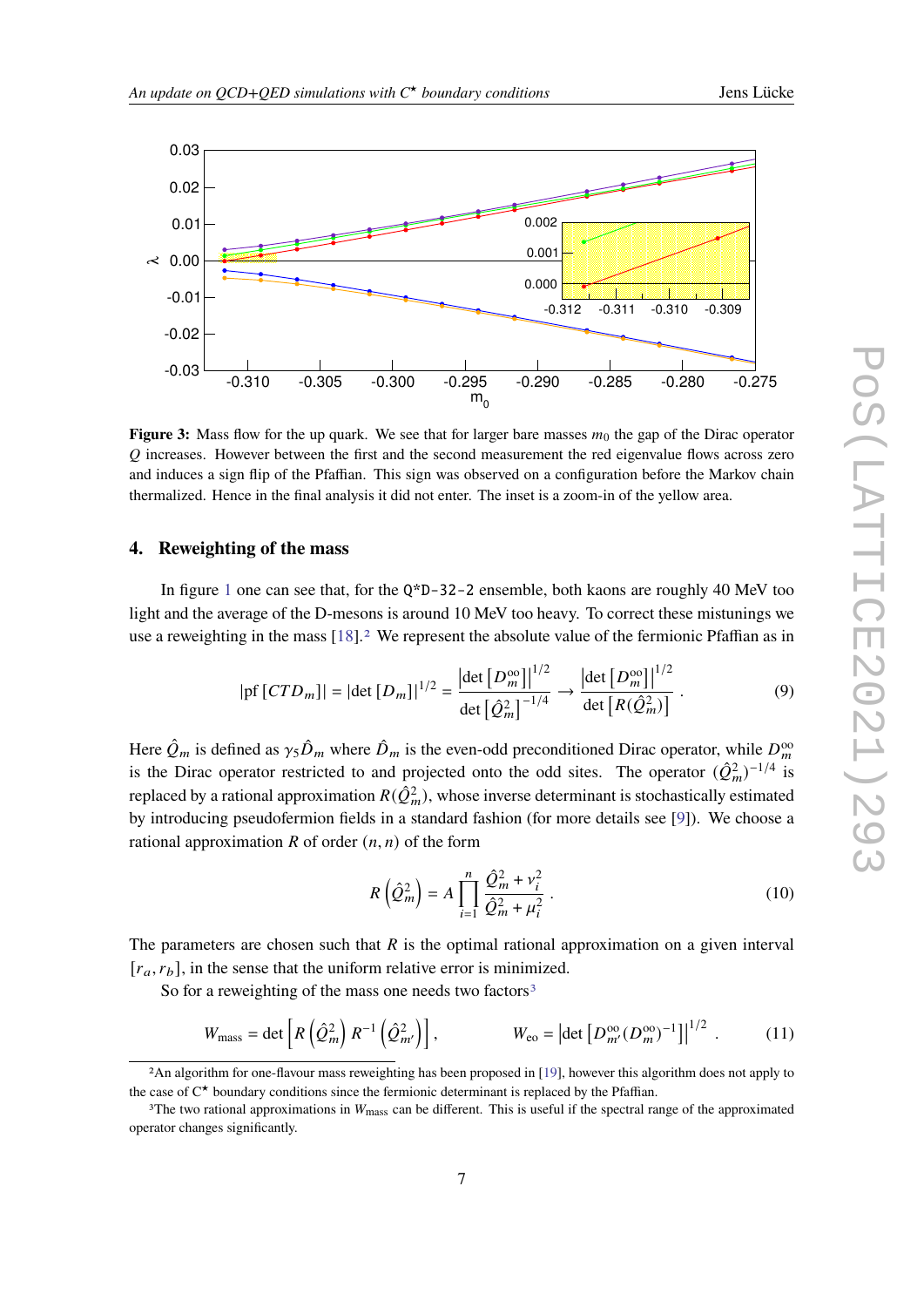The  $W_{\text{eo}}$  factor is only present with even-odd preconditioning and is calculated exactly. The factor  $W<sub>mass</sub>$  can be written as a product of determinants of positive hermitian operators

<span id="page-7-0"></span>
$$
W_{\text{mass}} = \prod_{j=1}^{2n} \det \left[ \left( 1 + \delta \hat{D} S_j \right)^{\dagger} \left( 1 + \delta \hat{D} S_j \right) \right] \,. \tag{12}
$$

The difference of the Dirac operators  $\delta \hat{D} = \hat{D}_{m'} - \hat{D}_{m}$  can be worked out analytically. The operator  $S_i$  is defined as

$$
S_j = \left(\hat{D}_m + i\gamma_5 v_j\right)^{-1} - \left(\hat{D}_{m'} + i\gamma_5 \mu_j\right)^{-1} - \left(\hat{D}_{m'} + i\gamma_5 \mu_j\right)^{-1} \delta \hat{D} \left(\hat{D}_m + i\gamma_5 v_j\right)^{-1} \tag{13}
$$

In practice, every determinant from eq. [\(12\)](#page-7-0) is estimated stochastically, i.e.

$$
W_{\text{mass}} = \prod_{j=1}^{2n} \det \left[ 1 + R_j \right] = \prod_{j=1}^{2n} \left( \frac{1}{N_j} \sum_{l=1}^{N_j} e^{-\left( \eta_{jl}, R_j \eta_{jl} \right)} \right). \tag{14}
$$

The hermitian operator  $R_i$  is defined as

$$
R_j = \left(\delta \hat{D} S_j\right)^{\dagger} + \left(\delta \hat{D} S_j\right) + \left(\delta \hat{D} S_j\right)^{\dagger} \left(\delta \hat{D} S_j\right) ,\qquad (15)
$$

and the complex stochastic sources  $\eta$  have support on the even lattice sites and a probability distribution proportional to  $e^{-(\eta,\eta)}$ .

We computed the reweighting factor with a single stochastic source for every factor. Investigating the effects of the reweighting shows that in our case the mistuning was small enough, so that we do not observe an increase in the errors. In the tables [3](#page-3-3) and [4](#page-3-4) this can be seen explicitly. The reweighting induces a slight shift in the lattice spacing, but within errors the electromagnetic coupling stayed the same. From table [2](#page-3-2) one can see that only  $\phi_1$  is off the line of constant physics after reweighting.

#### **5. Summary**

For the first time we have computed the sign of the Pfaffian and included it into our analysis. Thus we are simulating the full path integral. We have presented a two-part algorithm that can efficiently detect gauge field configurations that give a negative fermionic Pfaffian. For our ensembles we did not observe any configurations with negative sign once the Markov chain thermalized. It will be interesting to see at which pion masses and what lattice spacings negative signs actually become a problem.

After the reweighting in the mass, no significant increase in the error of any observable was observed. For a larger shift and larger volumes we expect an increase in the errors. A preliminary analysis showed that the computation of the mass reweighting factor is about 40% cheaper than the generation of a new ensemble without considering thermalization. Since the tuning of the parameters in a fully dynamical QCD+QED simulation is a complex task and in practice requires the generation of several tuning ensembles, it is interesting in what regime of quark masses and for what volumes the reweighting gives reasonable results.